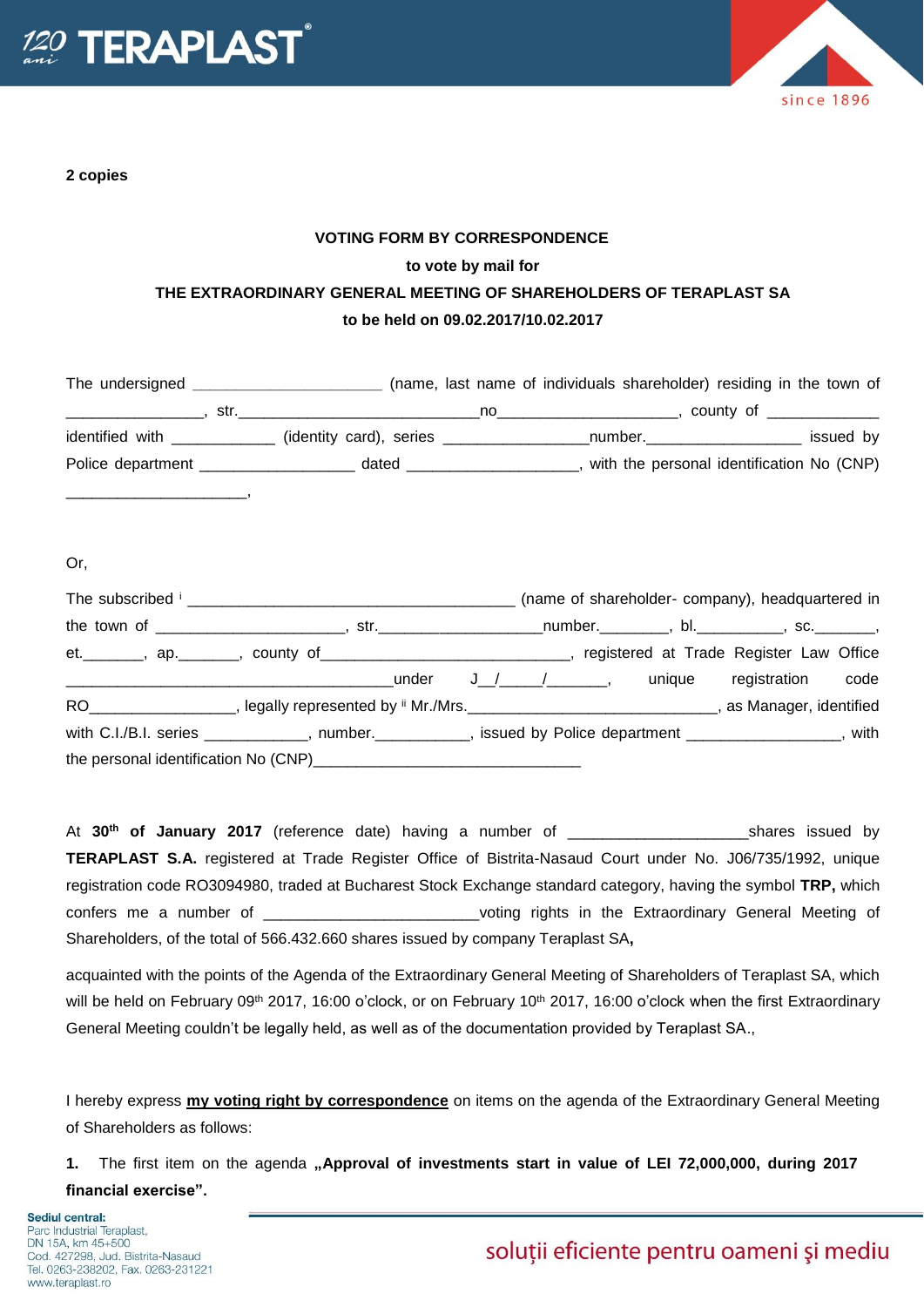



| For | <b>Against</b> | Abstaining |
|-----|----------------|------------|
|     |                |            |

**2.** The second item on the agenda: **"Empowering the Board of Directors accomplish, in the name of and for the Company, all the actions and steps necessary or useful in order to fulfill those approved at point 1 from the present decision.** 

**In this regard, the Board of Directors shall issue decisions on:** 

- **a. concluding the acquisition contracts/pre-contracts, empowering the persons who will sign in the name of and for the Company the acquisition contracts/pre-contracts, additional acts to the acquisition contracts, and also any documents which are accessories, in connection or which are mentioned in the acquisition contracts, and also to sign any other documents, requests which could be necessary or useful in connection to the accomplish of the investments mentioned in the point 1 of the present.**
- **b. accessing some bank credits, concluding of some credit/leasing contracts, extending the bank credit/leasing contracts accessed, establishing the warranty structure for the credit/ leasing contracts accessed/extended, empowering the persons who will sign in the name of and for the Company the credit contracts/ leasing contracts /warranty contracts /additional acts to the credit/leasing contracts, as well as any other documents or instruments which are accessory, related to or to which reference is made in the credit/leasing contracts, warranty contracts or any other documents as well as to sign any other application forms, requests which might be necessary or useful regarding the accomplish of the investments mentioned in the point 1 of the present.**

| For | <b>Against</b> | Abstaining |
|-----|----------------|------------|
|     |                |            |

**3.** The third item on the agenda: **"Establishing the registration date which serves to identify the shareholders who will be affected by the decisions adopted by the Extraordinary General Meeting of Shareholders. The date proposed by the Board of Directors is February 28th 2017".**

| For | <b>Against</b> | Abstaining |
|-----|----------------|------------|
|     |                |            |

4. The fourth item on the agenda: "Approval of the date February 27<sup>th</sup> 2017 as "ex-date", respectively the **date previous to the registration date when the financial instruments, subject of the decision of the corporate bodies, are transacted without the rights resulting from such decision, pursuant to art. 2 letter f) of Regulation No. 6/2009 regarding the exercise of certain rights of the shareholders within the general assemblies of the trading companies, amended and completed by Regulation no. 13/2014 regarding the amendment and completion of certain regulations issued by the Security National Board (herein referred to as NSC Regulation No. 6/2009)".** 

| For | Against | <b>Abstaining</b> |
|-----|---------|-------------------|
|-----|---------|-------------------|